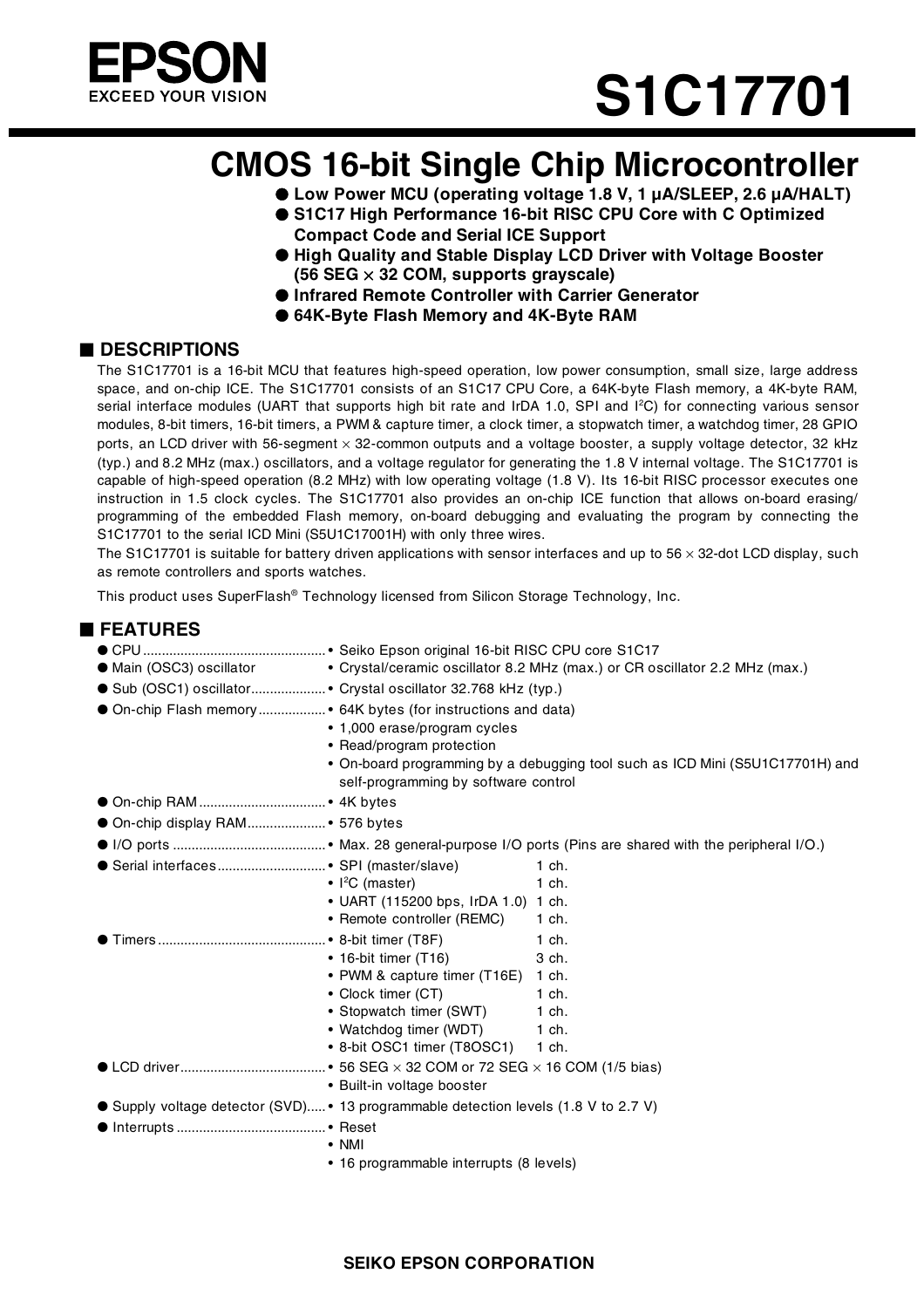# **S1C17701**

- Power supply voltage.....................• 1.8 V to 3.6 V (for normal (low-power) operation with the 1.8 V internal voltage) • 2.7 V to 3.6 V (for Flash erasing/programming with the 2.5 V internal voltage)
- Operating temperature ....................• -20°C to 70°C
- Current consumption (typ.) ...........• SLEEP state: 1 μA
	- HALT state: 2.6 μA (32 kHz OSC1 crystal oscillator, LCD off)
	- Run state: 14 μA (32 kHz OSC1 crystal oscillator, LCD off)
		- 1800 μA (8 MHz OSC3 ceramic oscillator, LCD off)
- Shipping form..................................• TQFP24-144pin plastic package (16 mm × 16 mm × 1.0 mm, lead pitch: 0.4 mm) • Chip

#### ■ **BLOCK DIAGRAM**

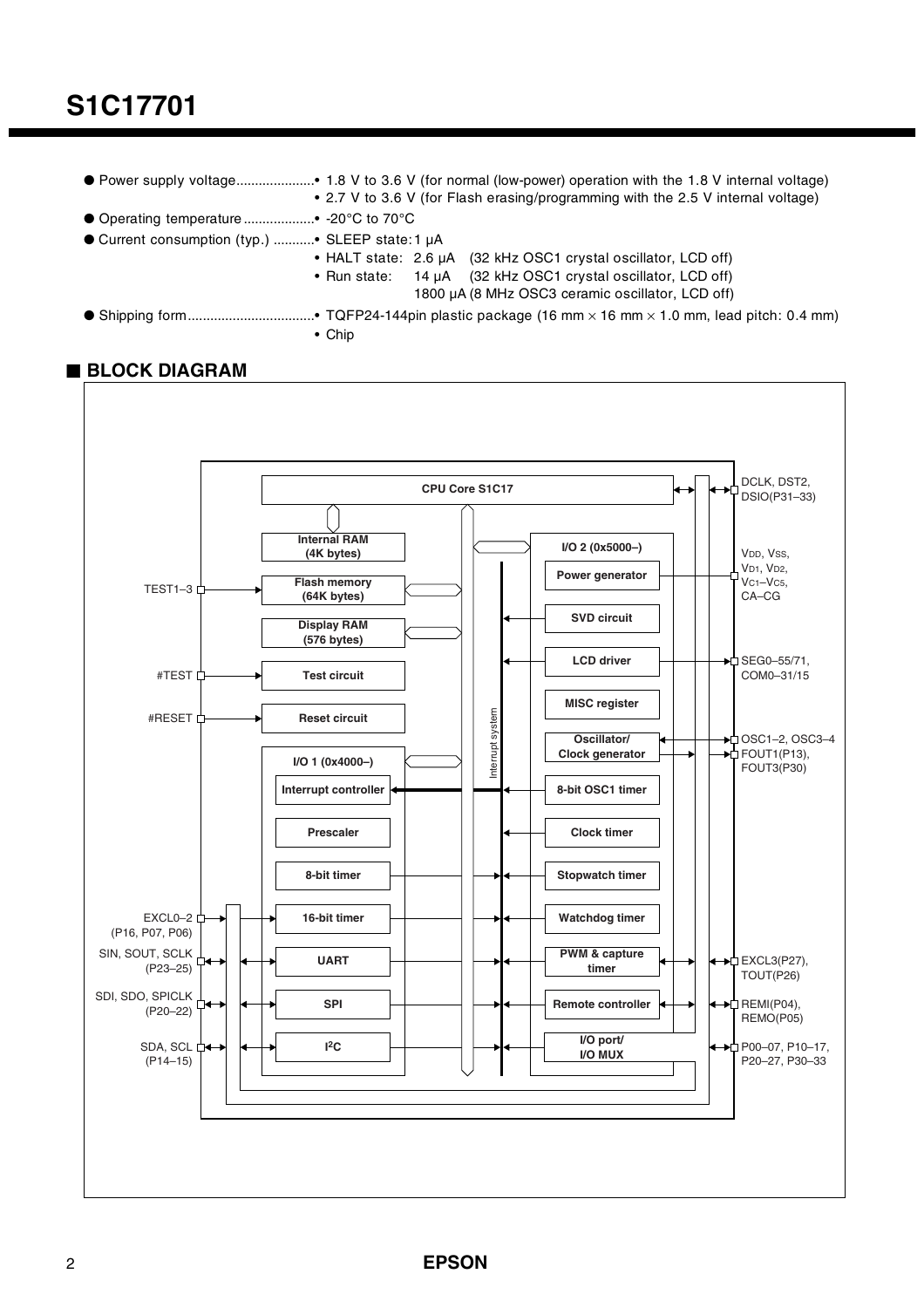### **S1C17701**

#### ■ **PIN LAYOUT DIAGRAM**

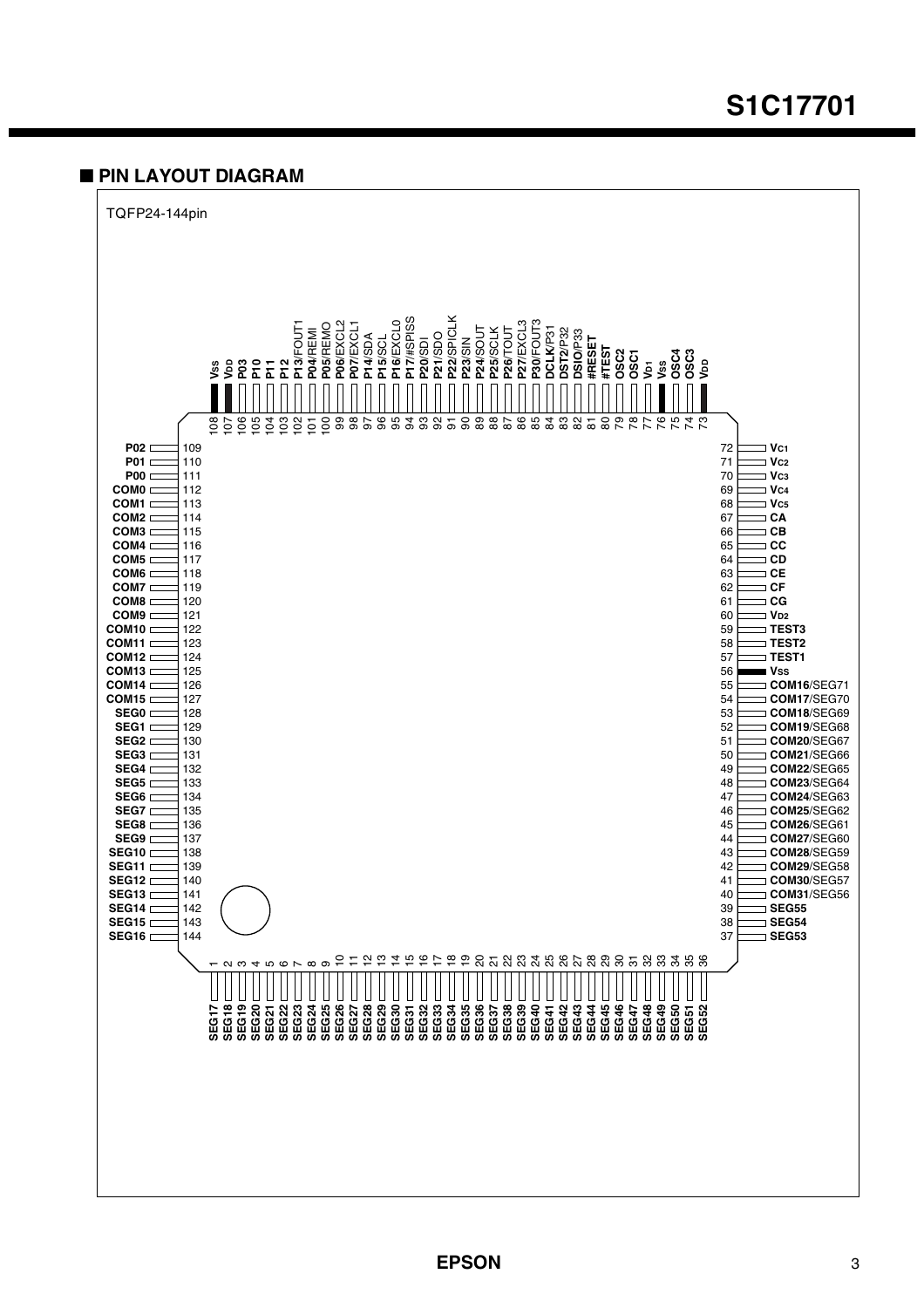#### ■ PIN DESCRIPTION

| Pin No.   | Pin name          | I/O                      | Initial                    | Function                                                            |
|-----------|-------------------|--------------------------|----------------------------|---------------------------------------------------------------------|
| $1 - 39$  | <b>SEG17-55</b>   | O                        | O(L)                       | LCD segment output pins                                             |
| $40 - 55$ |                   | O                        |                            |                                                                     |
|           | COM31-16/         |                          | O(L)                       | LCD common output pins* or LCD segment output pins                  |
|           | SEG56-71          |                          |                            |                                                                     |
| 56        | Vss               | —                        | —                          | Power supply pin (GND)                                              |
| 57        | TEST1             | $\overline{\phantom{0}}$ |                            | Test pin (open during normal operation)                             |
| 58        | TEST <sub>2</sub> | $\overline{\phantom{0}}$ |                            | Test pin (fix at high during normal operation)                      |
| 59        | <b>TEST3</b>      | $\overline{\phantom{0}}$ |                            | Test pin (open during normal operation)                             |
| 60        | V <sub>D2</sub>   | $\qquad \qquad -$        | $\overline{\phantom{0}}$   | LCD power voltage booster output pin                                |
| 61        | <b>CG</b>         | $\qquad \qquad -$        | $\qquad \qquad -$          | Power voltage boosting capacitor connect pin                        |
| 62        | <b>CF</b>         | $\qquad \qquad -$        | $\qquad \qquad -$          | Power voltage boosting capacitor connect pin                        |
| 63        | <b>CE</b>         | —                        | —                          | LCD voltage boosting capacitor connect pin                          |
| 64        | CD                | $\qquad \qquad -$        | $\qquad \qquad -$          | LCD voltage boosting capacitor connect pin                          |
| 65        | cc                | $\overline{\phantom{0}}$ | $\overline{\phantom{0}}$   | CD voltage boosting capacitor connect pin                           |
| 66        | CB                | $\qquad \qquad -$        | $\overline{\phantom{0}}$   | CD voltage boosting capacitor connect pin                           |
| 67        | CA                | $\qquad \qquad -$        | —                          | LCD voltage boosting capacitor connect pin                          |
| 68        | Vc <sub>5</sub>   | $\qquad \qquad -$        | $\qquad \qquad -$          | LCD drive voltage output pin                                        |
| 69        | Vc <sub>4</sub>   | $\qquad \qquad -$        |                            | LCD drive voltage output pin                                        |
| 70        | Vc <sub>3</sub>   | $\overline{\phantom{0}}$ |                            | LCD drive voltage output pin                                        |
| 71        | Vc <sub>2</sub>   | $\overline{\phantom{0}}$ |                            | LCD drive voltage output pin                                        |
| 72        | Vc1               | $\qquad \qquad -$        | $\qquad \qquad -$          | LCD drive voltage output pin                                        |
| 73        | VDD               | $\qquad \qquad -$        | $\qquad \qquad -$          | Power supply pin $(+)$                                              |
| 74        | OSC <sub>3</sub>  | $\mathsf{I}$             | $\mathbf{I}$               | OSC3 oscillation input pin                                          |
| 75        | OSC4              | O                        | O                          | OSC3 oscillation output pin                                         |
| 76        | <b>Vss</b>        | $\overline{\phantom{0}}$ | $\overline{\phantom{0}}$   | Power supply pin (GND)                                              |
| 77        | V <sub>D1</sub>   | $\overline{\phantom{0}}$ | $\overline{\phantom{0}}$   | Internal logic and oscillation system voltage regulator output pin  |
| 78        | OSC <sub>1</sub>  | I                        |                            | OSC1 oscillation input pin                                          |
| 79        | OSC <sub>2</sub>  | $\circ$                  | O                          | OSC1 oscillation output pin                                         |
| 80        | #TEST             | $\mathbf{I}$             | I (Pull-up)                | Test pin (fix at high during normal operation)                      |
| 81        | <b>#RESET</b>     | $\mathbf{I}$             | I (Pull-up)                | Initial reset input pin                                             |
| 82        | DSIO/P33          | I/O                      | I (Pull-up)                | On-chip debugger data I/O pin* or I/O port pin                      |
| 83        | <b>DST2/P32</b>   | I/O                      | O(L)                       | On-chip debugger status output pin* or I/O port pin                 |
| 84        | DCLK/P31          | I/O                      | O(L)                       | On-chip debugger clock output pin* or I/O port pin                  |
| 85        | P30/FOUT3         | I/O                      | I (Pull-up)                | I/O port pin* or OSC3 divider clock output pin                      |
| 86        | P27/EXCL3         | I/O                      | I (Pull-up)                | I/O port pin* or T16E external clock input pin                      |
| 87        | P26/TOUT          | I/O                      | I (Pull-up)                | I/O port pin* or T16E PWM signal output pin                         |
| 88        | P25/SCLK          | 1/O                      | I (Pull-up)                | I/O port pin* or UART clock input pin                               |
| 89        | P24/SOUT          | I/O                      |                            |                                                                     |
| 90        | <b>P23/SIN</b>    | I/O                      | I (Pull-up)<br>I (Pull-up) | I/O port pin* or UART data output pin                               |
|           |                   |                          |                            | I/O port pin* or UART data input pin                                |
| 91        | P22/SPICLK        | I/O                      | I (Pull-up)                | I/O port pin* or SPI clock I/O pin                                  |
| 92        | <b>P21/SDO</b>    | I/O                      | I (Pull-up)                | I/O port pin* or SPI data output pin                                |
| 93        | <b>P20/SDI</b>    | I/O                      | I (Pull-up)                | I/O port pin* or SPI data input pin                                 |
| 94        | P17/#SPISS        | I/O                      | I (Pull-up)                | I/O port pin (with interrupt)* or SPI slave select input pin        |
| 95        | P16/EXCL0         | I/O                      | I (Pull-up)                | I/O port pin (with interrupt)* or T16 Ch.0 external clock input pin |
| 96        | <b>P15/SCL</b>    | I/O                      | I (Pull-up)                | I/O port pin (with interrupt)* or I <sup>2</sup> C clock output pin |
| 97        | P14/SDA           | I/O                      | $\overline{I}$ (Pull-up)   | I/O port pin (with interrupt)* or I <sup>2</sup> C data I/O pin     |
| 98        | P07/EXCL1         | I/O                      | I (Pull-up)                | I/O port pin (with interrupt)* or T16 Ch.1 external clock input pin |
| 99        | P06/EXCL2         | I/O                      | I (Pull-up)                | I/O port pin (with interrupt)* or T16 Ch.2 external clock input pin |
| 100       | P05/REMO          | I/O                      | I (Pull-up)                | I/O port pin (with interrupt)* or Remote control signal output pin  |
| 101       | P04/REMI          | I/O                      | I (Pull-up)                | I/O port pin (with interrupt)* or Remote control signal input pin   |
| 102       | P13/FOUT1         | I/O                      | I (Pull-up)                | I/O port pin (with interrupt)* or OSC1 clock output pin             |
| 103       | P <sub>12</sub>   | I/O                      | I (Pull-up)                | I/O port pin (with interrupt)                                       |
| 104       | P11               | I/O                      | I (Pull-up)                | I/O port pin (with interrupt)                                       |
| 105       | <b>P10</b>        | I/O                      | I (Pull-up)                | I/O port pin (with interrupt)                                       |
| 106       | <b>P03</b>        | I/O                      | I (Pull-up)                | I/O port pin (with interrupt)                                       |
| 107       | <b>VDD</b>        | $\overline{\phantom{0}}$ |                            | Power supply pin $(+)$                                              |
| 108       | <b>Vss</b>        | $\qquad \qquad -$        | $\overline{\phantom{a}}$   | Power supply pin (GND)                                              |

#### **EPSON**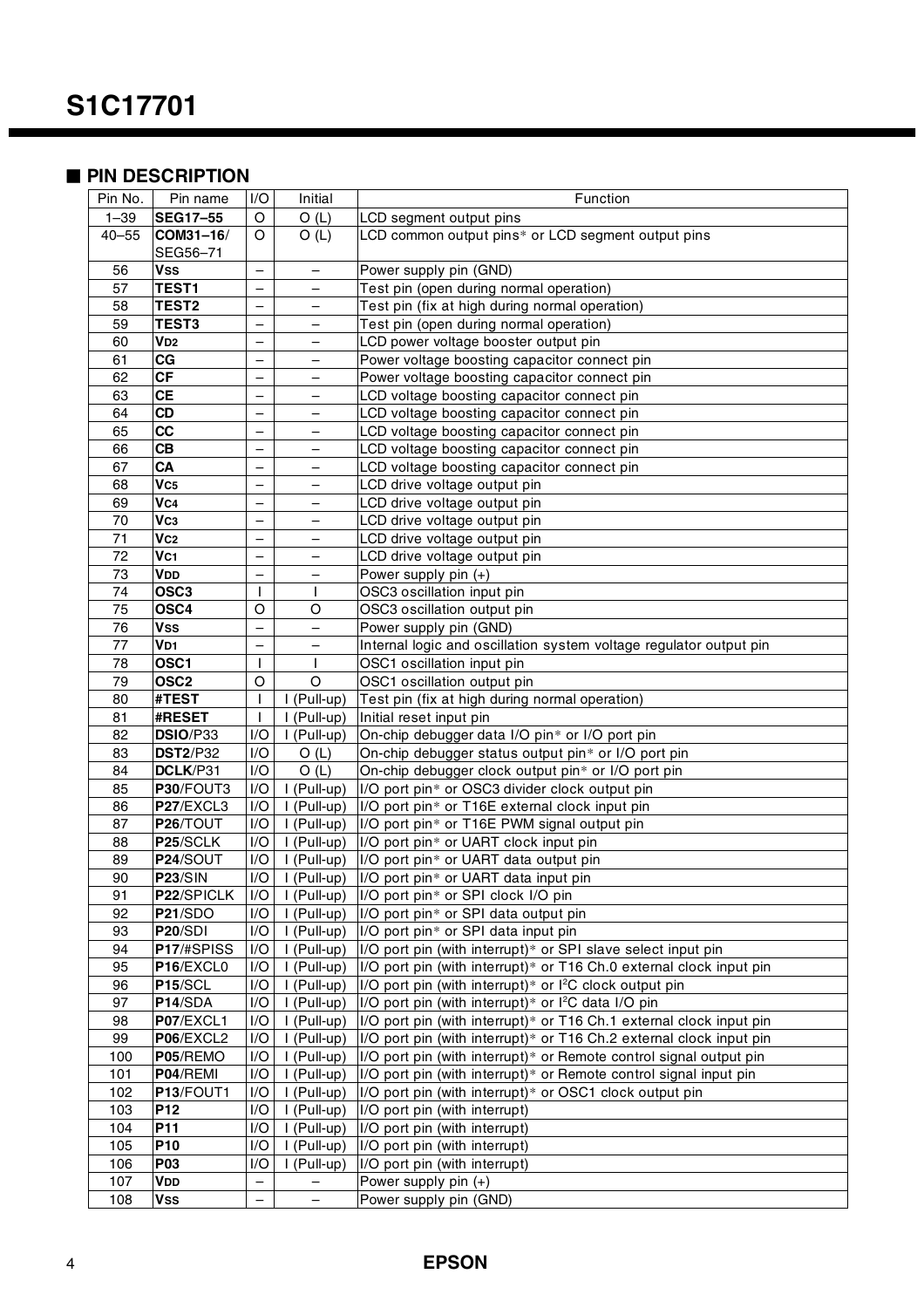| Pin No. | Pin name        | 1/O     | Initial     | <b>Function</b>                       |
|---------|-----------------|---------|-------------|---------------------------------------|
| 109     | <b>P02</b>      | 1/O     | (Pull-up)   | $\vert$ I/O port pin (with interrupt) |
| 110     | <b>P01</b>      | I/O     | l (Pull-up) | I/O port pin (with interrupt)         |
| 111     | <b>POO</b>      | 1/O     | (Pull-up)   | I/O port pin (with interrupt)         |
|         | 112-127 COM0-15 | $\circ$ | O (L)       | LCD common output pins                |
|         | 128-144 SEG0-16 | O       | O(L)        | LCD segment output pins               |

Note: The pin names described in boldface type and description with '\*' are default settings.

#### ■ **BASIC EXTERNAL CONNECTION DIAGRAM**



Note: The above table is simply an example, and is not guaranteed to work.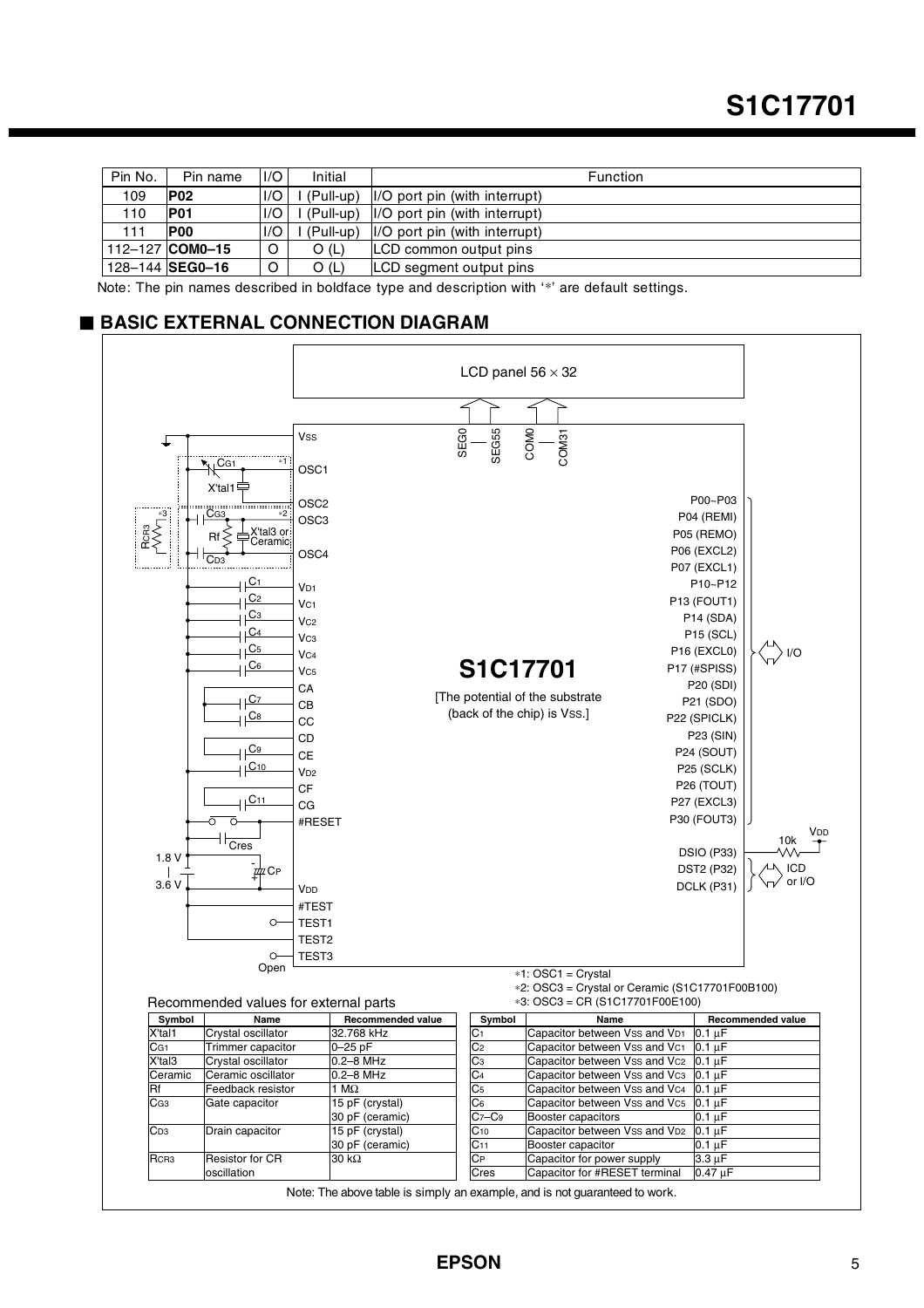#### NOTICE:

No part of this material may be reproduced or duplicated in any form or by any means without the written permission of Seiko Epson. Seiko Epson reserves the right to make changes to this material without notice. Seiko Epson does not assume any liability of any kind arising out of any inaccuracies contained in this material or due to its application or use in any product or circuit and, further, there is no representation that this material is applicable to products requiring high level reliability, such as, medical products. Moreover, no license to any intellectual property rights is granted by implication or otherwise, and there is no representation or warranty that anything made in accordance with this material will be free from any patent or copyright infringement of a third party. This material or portions thereof may contain technology or the subject relating to strategic products under the control of the Foreign Exchange and Foreign Trade Law of Japan and may require an export license from the Ministry of Economy, Trade and Industry or other approval from another government agency.

∗ This product uses SuperFlash® Technology licensed from Silicon Storage Technology, Inc.

© **SEIKO EPSON CORPORATION** 2008, All right reserved.

#### **SEIKO EPSON CORPORATION** ■ EPSON Electronic Devices Website

SEMICONDUCTOR OPERATIONS DIVISION

**http://www.epson.jp/device/semicon\_e**